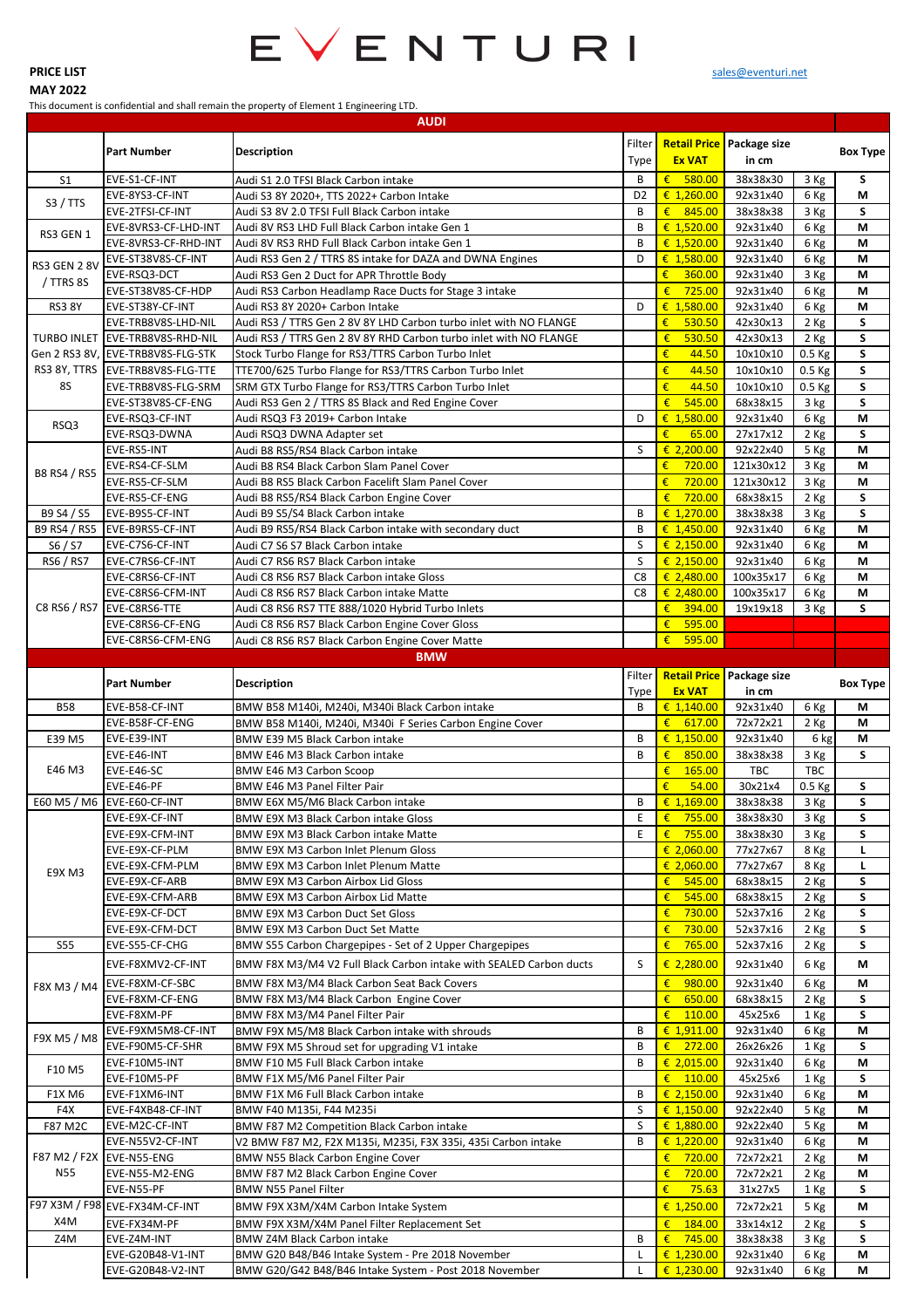| G20 / G42        | EVE-G20B58-V1-INT                 | BMW G20 B58 Intake System - Pre 2018 November                                        |                | € 1,230.00                   | 92x31x40                         | 6 Kg         | М               |
|------------------|-----------------------------------|--------------------------------------------------------------------------------------|----------------|------------------------------|----------------------------------|--------------|-----------------|
|                  | EVE-G20B58-V2-INT                 | BMW G20/G42 B58 Intake System - Post 2018 November                                   |                | € 1,230.00                   | 92x31x40                         |              | М               |
|                  |                                   |                                                                                      |                |                              |                                  | 6 Kg         |                 |
|                  | EVE-G20B48-CF-ENG                 | BMW G20, G29 Z4, B48 Engine Cover                                                    |                | € 539.00                     | 72x72x21                         | 2 Kg         | M               |
|                  | EVE-Z4B58-CF-INT                  | BMW G29 Z4 M40i B58 Carbon Intake                                                    |                | € 1,230.00                   |                                  |              | S               |
| G29 Z4           |                                   |                                                                                      |                |                              | 38x38x38                         | 3 Kg         |                 |
|                  | EVE-G29Z4-B48-INT                 | BMW G29 Z4 2.0 B48 Carbon Intake                                                     |                | € 1,230.00                   | 92x31x40                         | 6 Kg         | M               |
|                  | EVE-G8XM-CF-INT                   | BMW G8X M3/M4 Carbon Intake                                                          | D <sub>2</sub> | € 2,480.00                   | 64x44x45                         | 8 Kg         | L               |
| G8X M3 / M4      |                                   |                                                                                      |                |                              |                                  |              |                 |
|                  | EVE-G8XM-CF-ENG                   | BMW G8X M3/M4 Carbon Engine Cover                                                    |                | € $1,140.00$                 |                                  |              |                 |
|                  |                                   |                                                                                      |                |                              |                                  |              |                 |
|                  |                                   | <b>HONDA</b>                                                                         |                |                              |                                  |              |                 |
|                  |                                   |                                                                                      |                |                              |                                  |              |                 |
|                  | <b>Part Number</b>                | <b>Description</b>                                                                   | Filter         | <b>Retail Price</b>          | Package size                     |              | <b>Box Type</b> |
|                  |                                   |                                                                                      | Type           | <b>Ex VAT</b>                | in cm                            |              |                 |
|                  |                                   |                                                                                      |                |                              |                                  |              |                 |
| FK2 Civic        | EVE-FK2-CF-MAF                    | Honda FK2 Black Carbon MAF-TUBE and silicone hose                                    |                | €<br>215.00                  | 49x15x12                         | 2 Kg         | S               |
|                  | EVE-FK2V2-CF-LHD-INT              | V2 FK2 Civic Type R LHD Carbon intake with upgraded Carbon Tube                      | S              | € 1,120.00                   | 38x38x38                         | 3 Kg         | S               |
|                  |                                   |                                                                                      |                |                              |                                  |              |                 |
| FK2 Civic        | EVE-FK2V2-CF-RHD-INT              | V2 FK2 Civic Type R RHD Carbon intake with upgraded Carbon Tube                      | S              | € 1,120.00                   | 38x38x38                         | 3 Kg         | S               |
|                  | EVE-FK8FK2-ENG                    | FK8 and FK2 Engine Cover Red and Black                                               | S              | €<br>462.00                  | 68x38x15                         | 2 Kg         | S               |
| FK2 Civic        |                                   |                                                                                      |                |                              |                                  |              |                 |
|                  | EVE-FK2-CF-CHG                    | FK2 Carbon Turbo Tube for Customers with FK2 V2 Intake                               |                | €<br>643.00                  | 52x37x16                         | 2 Kg         | S               |
| Turbo Tube       | EVE-FK2V2-CF-CHG                  | FK2 Carbon Turbo Tube Package with V2 MAF Tube                                       |                | €<br>811.00                  | 52x37x16                         | 2 Kg         | S               |
|                  |                                   |                                                                                      | S              |                              |                                  |              |                 |
|                  | EVE-FK8-CF-INT                    | FK8 Civic Type R Black Carbon intake                                                 |                | € 1,250.00                   | 92x31x40                         | 6 Kg         | M               |
| <b>FK8 Civic</b> | EVE-FK8V2-CF-MAF                  | FK8 Carbon V2 MAF Tube and Silicon Set                                               |                | €<br>318.00                  | 49x15x12                         | 2 Kg         | S               |
|                  | EVE-FK8FK2-ENG                    | FK8 and FK2 Engine Cover Red and Black                                               |                | €<br>462.00                  | 68x38x15                         |              | S               |
|                  |                                   |                                                                                      |                |                              |                                  | 2 Kg         |                 |
| FK8 Civic        | EVE-FK8-CF-CHG                    | FK8 Carbon Turbo Tube for customers with V2 MAF tube                                 |                | €<br>643.00                  | 52x37x16                         | 2 Kg         | S               |
|                  |                                   |                                                                                      |                |                              |                                  |              | S               |
| Turbo Tube       | EVE-FK8V2-CF-CHG                  | FK8 Carbon Turbo Tube Package with V2 MAF Tube                                       |                | €<br>811.00                  | 52x37x16                         | 2 Kg         |                 |
|                  |                                   | <b>LAMBORGHINI</b>                                                                   |                |                              |                                  |              |                 |
|                  |                                   |                                                                                      |                |                              |                                  |              |                 |
|                  | <b>Part Number</b>                | <b>Description</b>                                                                   | Filter         | <b>Retail Price</b>          | Package size                     |              | <b>Box Type</b> |
|                  |                                   |                                                                                      | Type           | <b>Ex VAT</b>                | in cm                            |              |                 |
|                  |                                   |                                                                                      |                |                              |                                  |              |                 |
| Huracan          | <b>EVE-HCN-CF-INT</b>             | Lamborghini Huracan Carbon Intake                                                    | B              | € 2,210.00                   | 92x31x40                         | 6 Kg         | М               |
|                  | <b>EVE-HCN-CF-ENG</b>             | Lamborghini Huracan Carbon Engine Cover Set Matte Finish                             |                | € 4,240.00                   | 152x76x20                        | 10 Kg        | <b>XL</b>       |
|                  |                                   |                                                                                      |                |                              |                                  |              |                 |
|                  |                                   | <b>MERCEDES</b>                                                                      |                |                              |                                  |              |                 |
|                  |                                   |                                                                                      |                |                              |                                  |              |                 |
|                  |                                   |                                                                                      | Filter         |                              | <b>Retail Price</b> Package size |              |                 |
|                  | <b>Part Number</b>                | <b>Description</b>                                                                   |                |                              |                                  |              | <b>Box Type</b> |
|                  |                                   |                                                                                      | Type           | <b>Ex VAT</b>                | in cm                            |              |                 |
|                  | EVE-A35-CF-INT                    | Mercedes A35 AMG, GLA35, GLB35, A250 Carbon Intake                                   |                | € $1,140.00$                 | 92x31x40                         | 6 Kg         | М               |
| A35              |                                   |                                                                                      |                |                              |                                  |              |                 |
|                  | EVE-A35-CF-CHG                    | Mercedes A35 AMG Turbo Tube                                                          |                | €<br>676.00                  | 68x38x16                         | 3 Kg         | S               |
| A45S             | EVE-A45S-CF-INT                   | Mercedes A45S CLA45S GLA45 GLB45 AMG Carbon Intake                                   | D <sub>2</sub> | € 1,220.00                   | 38x38x38                         | 4 Kg         | S               |
|                  |                                   |                                                                                      |                |                              |                                  |              |                 |
| GTR / GTS        | <b>EVE-AMGGT-CF-INT</b>           | Mercedes C190/R190 AMG GTR, GTS, GT GLOSS Finish                                     | B              | € 2,195.00                   | 77x67x27                         | 8 Kg         | L               |
|                  | EVE-AMGGT-CFM-INT                 | Mercedes C190/R190 AMG GTR, GTS, GT MATTE Finish                                     | B              | € 2,195.00                   | 77x67x27                         | 8 Kg         | L               |
|                  |                                   |                                                                                      |                |                              |                                  |              |                 |
| C63 / C63S       | EVE-C63S-CF-INT                   | Mercedes all X205 C63/C63S variants, AMG Carbon intake                               | C              | € 2,520.00                   | 64x44x45                         | 8 Kg         | L               |
|                  | EVE-C63S-DCT                      | C63S Carbon Duct upgrade package                                                     |                | $E = 154.00$                 | 26x26x26                         | 2 Kg         | S               |
|                  |                                   |                                                                                      |                |                              |                                  |              |                 |
| GLC63S           | EVE-GLC63S-CF-INT                 | Mercedes GLC63S carbon intake                                                        | C              | € 2,520.00                   | 64x44x45                         | 8 Kg         | L.              |
|                  |                                   |                                                                                      |                |                              |                                  |              |                 |
|                  |                                   |                                                                                      |                |                              |                                  |              |                 |
|                  |                                   | <b>MINI</b>                                                                          |                |                              |                                  |              |                 |
|                  |                                   |                                                                                      |                |                              |                                  |              |                 |
|                  | <b>Part Number</b>                |                                                                                      | Filter         | <b>Retail Price</b>          | Package size                     |              |                 |
|                  |                                   | <b>Description</b>                                                                   | Type           | <b>Ex VAT</b>                | in cm                            |              | <b>Box Type</b> |
|                  |                                   |                                                                                      |                |                              |                                  |              |                 |
| 306HP            |                                   |                                                                                      |                |                              |                                  |              |                 |
|                  | EVE-JCWGP3-INT                    | Mini JCW GP3 / Clubman / JCW 306HP Carbon Intake                                     | S              | € $1,420.00$                 | 92x22x40                         | 5 Kg         | M               |
| GP3/Clubman      |                                   |                                                                                      |                |                              |                                  |              |                 |
| 306HP F60        | EVE-F60-306-INT                   | Mini JCW Countryman 306HP Carbon Intake with no scoop                                | S              | € 1,200.00                   | 92x22x40                         | 5 Kg         | M               |
|                  | EVE-F56-CF-INT                    | Mini Cooper S / JCW Black Carbon intake                                              | S              | € $1,420.00$                 | 92x22x40                         |              | M               |
|                  |                                   |                                                                                      |                |                              |                                  | 5 Kg         |                 |
|                  | EVE-F56-LCI-CF-INT                | Mini Cooper S / JCW Facelift Black Carbon intake                                     | S              | € $1,420.00$                 | 92x22x40                         | 5 Kg         | M               |
| F56 Cooper S     | EVE-F56-PL-INT                    | Mini Cooper S / JCW Plastic intake with Carbon Scoop                                 | $\sf S$        | €<br>875.00                  | 92x22x40                         | 5 Kg         | М               |
|                  |                                   |                                                                                      |                |                              |                                  |              |                 |
|                  | EVE-F56-LCI-PL-INT                | Mini Cooper S / JCW Facelift Plastic intake with Carbon Scoop                        | S              | $\pmb{\epsilon}$<br>875.00   | 92x22x40                         | 5 Kg         | М               |
|                  | EVE-F60-CF-INT                    | MINI Countryman S Black Carbon intake with no scoop                                  | $\sf S$        | € 1,200.00                   | 92x22x40                         | 5 Kg         | М               |
|                  |                                   |                                                                                      |                |                              |                                  |              |                 |
| F60              | EVE-F60-LCI-CF-INT                | MINI Countryman S Facelift Black Carbon intake with no scoop                         | S              | € 1,200.00                   | 92x22x40                         | 5 Kg         | М               |
| Countryman S     | EVE-F60-PL-INT                    | MINI Countryman S Plastic intake with no scoop                                       | $\sf S$        | $\epsilon$<br>600.00         | 92x22x40                         | 5 Kg         | М               |
|                  |                                   |                                                                                      |                |                              |                                  |              |                 |
|                  | EVE-F60-LCI-PL-INT                | MINI Countryman S Facelift Plastic intake with no scoop                              | $\mathsf S$    | $\epsilon$<br>600.00         | 92x22x40                         | 5 Kg         | М               |
|                  |                                   | <b>PORSCHE</b>                                                                       |                |                              |                                  |              |                 |
|                  |                                   |                                                                                      |                |                              |                                  |              |                 |
|                  |                                   |                                                                                      | Filter         | <b>Retail Price</b>          | Package size                     |              |                 |
|                  | <b>Part Number</b>                | <b>Description</b>                                                                   |                |                              | in cm                            |              | <b>Box Type</b> |
|                  |                                   |                                                                                      | Type           | <b>Ex VAT</b>                |                                  |              |                 |
| 991 Turbo        | EVE-P991T-INT                     | Porsche 991 Turbo Black Carbon intake                                                | S.             | € 2,100.00                   | 92x31x40                         | 6 Kg         | M               |
|                  |                                   |                                                                                      |                |                              |                                  |              |                 |
| 991 GT3RS        | EVE-GT3RS-INT                     | Porsche 991.1 991.2 GT3RS Carbon Intake                                              | D <sub>2</sub> | € 2,100.00                   | 92x31x40                         | 6 Kg         | M               |
|                  |                                   | <b>SEAT</b>                                                                          |                |                              |                                  |              |                 |
|                  |                                   |                                                                                      |                |                              |                                  |              |                 |
|                  |                                   |                                                                                      | Filter         | <b>Retail Price</b>          | Package size                     |              |                 |
|                  | <b>Part Number</b>                | <b>Description</b>                                                                   |                |                              |                                  |              | <b>Box Type</b> |
|                  |                                   |                                                                                      | Type           | <b>Ex VAT</b>                | in cm                            |              |                 |
|                  |                                   |                                                                                      | B              |                              |                                  |              |                 |
| GEN <sub>3</sub> | EVE-2TFSI-CF-INT                  | Leon Cupra 2.0 TFSI- Full Black Carbon intake                                        |                | $\epsilon$<br>845.00         | 38x38x38                         | 3 Kg         | S               |
|                  | EVE-EA8884-GTi-INT                | MK4 Leon Cupra Formentor 2.0 VZ1 245hp 2020+ Carbon intake                           | D <sub>2</sub> | € $1,260.00$                 | 92x31x40                         | 6 Kg         | M               |
|                  |                                   |                                                                                      |                |                              |                                  |              |                 |
| GEN 4            | EVE-EA8884-R-INT                  | MK4 Leon Cupra Formentor 2.0 VZ2 300hp 2020+ Carbon intake                           | D <sub>2</sub> | € $1,260.00$                 | 92x31x40                         | 6 Kg         | M               |
|                  |                                   |                                                                                      |                |                              |                                  |              |                 |
|                  | EVE-RSQ3-CF-INT                   | MK4 Leon Cupra Formentor 2.5 VZ5 390hp 2020+ Carbon intake                           | D <sub>2</sub> | € 1,260.00                   | 92x31x40                         | 6 Kg         | М               |
|                  |                                   |                                                                                      |                |                              |                                  |              |                 |
|                  |                                   | <b>TOYOTA</b>                                                                        |                |                              |                                  |              |                 |
|                  |                                   |                                                                                      |                |                              |                                  |              |                 |
|                  | <b>Part Number</b>                | <b>Description</b>                                                                   | Filter         | <b>Retail Price</b>          | Package size                     |              |                 |
|                  |                                   |                                                                                      | Type           | <b>Ex VAT</b>                | in cm                            |              | <b>Box Type</b> |
|                  |                                   |                                                                                      |                |                              |                                  |              |                 |
|                  | EVE-A90-CF-INT                    | Toyota MK5 3.0 B58 Supra Carbon Intake                                               |                | € 1,230.00                   | 38x38x38                         | 3 Kg         | S               |
|                  | EVE-A90B48-INT                    | Toyota MK5 2.0 B48 Supra Carbon Intake                                               |                | € 1,230.00                   | 92x22x40                         | 5 Kg         | M               |
| <b>MK5 A90</b>   |                                   |                                                                                      |                |                              |                                  |              |                 |
|                  | EVE-A90-CF-HDP                    | Toyota MK5 Supra Carbon Headlamp Duct                                                |                | €<br>769.00                  | 72x72x21                         | 2 Kg         | M               |
|                  | EVE-A90-CF-ENG                    | Toyota MK5 Supra Carbon Engine cover                                                 |                | €<br>539.00                  | 92x22x40                         | 5 Kg         | М               |
|                  |                                   |                                                                                      |                |                              |                                  |              |                 |
|                  | EVE-GR4-CF-INT                    | Toyota GR Yaris Carbon Intake - Gloss                                                | D              | € 1,220.00                   | 92x31x40                         | 6 Kg         | М               |
|                  |                                   |                                                                                      |                |                              |                                  |              |                 |
| <b>GR YARIS</b>  | EVE-GR4-CFM-INT<br>EVE-GR4-CF-ENG | Toyota GR Yaris Carbon Intake - Matte<br>Toyota GR Yaris Carbon Engine Cover - Gloss | D              | € $1,220.00$<br>$E = 520.00$ | 92x31x40<br>68x38x15             | 6 Kg<br>2 Kg | M<br>S          |